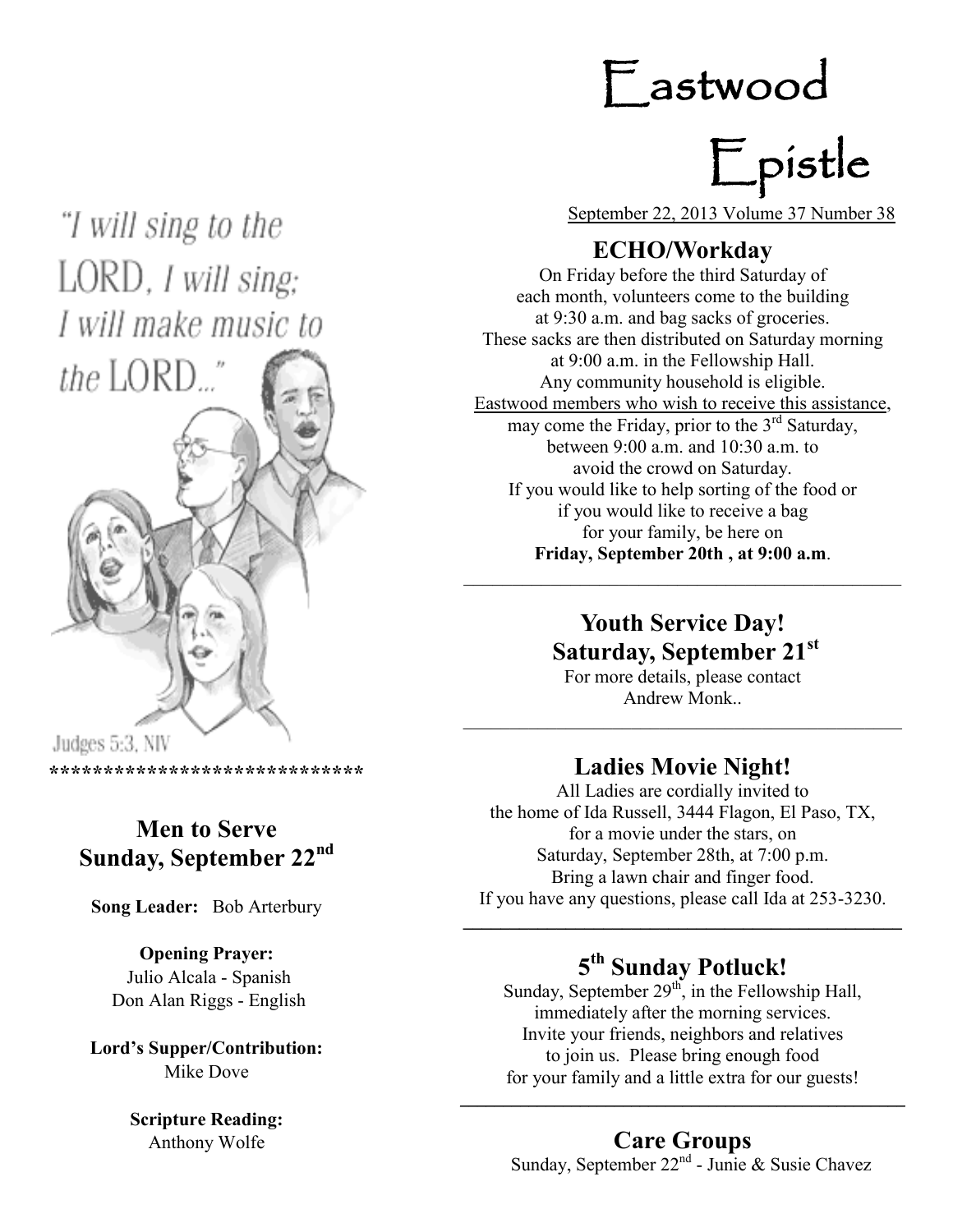*Together*

**Compassion toward our fellow man is a core of Christian thought!** Jesus taught his disciples: *love your neighbor as yourself* and *do unto others as you would have them do unto you*.

May I suggest the basic reason for doing this is because it is God-like. Love that has no bounds and no end. Love that cares for others, when they have given up on themselves. It is a love that is heaven like, where all care for one another.

Also, this approach will make the cause of Christianity attractive to a world that is lost in hate, selfishness and sin. A pure form of evangelism.

How do we practice this idea? First, to those immediately around us and closest to us. Family, friends and neighbors. We gradually increase the circle so it is seen as genuine. It is foolishness to claim we care about the far corners of the world when we hold those nearest to us in disrespect.

On the other hand, you may have heard the term, "random acts of kindness." This is kindness which is unexpected due to the lack of a link between you and the recipient. I offer you the opportunity for a random act.

Here is the address to a military hospital where injured military personnel are being treated. You may send a card or note that will be given to a patient. Be encouraging and kind in your words. Lift up the name and spirit of Christ. Don't preach, but let them know they are loved.

A Recovering American Soldier c/o Walter Reed Army Medical Cent 6900 Georgia Avenue NW Washington, DC 20307-5001 *Charles M Clodfelter*

#### **www.eastwoodchurchofchrist.org**

| <b>Schedule of Services</b> |                    |             |
|-----------------------------|--------------------|-------------|
| Sunday                      | Tuesdav            | Wednesday   |
| Bible Class - 9:00 A.M.     | Ladies Bible Class | Bible Study |
| Worship - 10:00 A.M.        | $10:00$ A.M.       | 7:00 P. M.  |

**Area TV Programs**

Area TV Programs<br>Fridays: 7:00 P.M. Channel #38 (Cable Channel #16) Sundays: 5:00 A.M. Inspiration Channel (Channel #364 Direct TV)

### **No Children's Bible Hour on Sunday, September 29th**

there will be no Children's Bible Hour on any 5<sup>th</sup> Sundays.

### **The 5th Sunday Singing**

will be at Northside Church of Christ, 10208 Sharp, September  $29<sup>th</sup>$ , at  $3:00$  p.m. Please make plans to attend!



### **Gospel Meeting**

Church of Christ 1520 North Mesquite Street, Las Cruces, NM Featuring: Brother James Jones, Jr. of Montwood Church of Christ, El Paso, TX Dates and Times: Sunday, September 29, 2013 - 11:00 a.m. to Noon and 6:00 p.m. - 7:00 p.m. Monday, September 30, 2013 - 7:00 p.m. 8:30 p.m. Tuesday, October 1, 2013 - 7:00 p.m. 8:30 p.m. Wednesday, October 2, 2013 - 7:00 p.m. 8:30 p.m. The Church of Christ welcomes everyone to attend any or all of the Gospel Meeting sessions. Brother Jones is a dynamic presenter with renowned knowledge of the Kingdom of God. It is anticipated the Gospel Meeting will be an enlightening experience for everyone attending.

#### **Sunday, September 22, 2013**

**Speaker** - Charles Clodfelter **Sermon Topic** - *Music of the Church* **Scripture** - 1 Corinthians 14: 15-17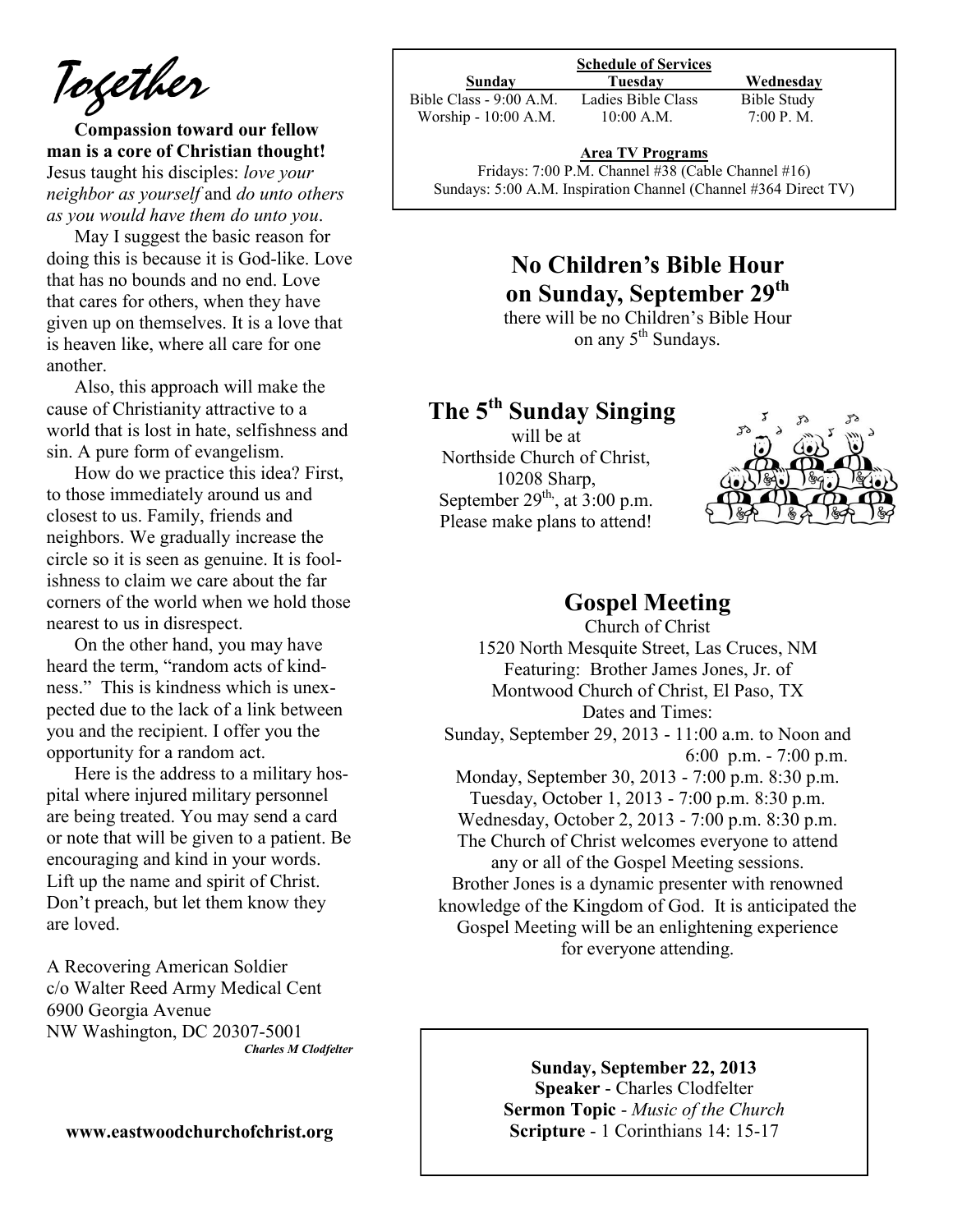### Paul's Peppery Notes

W Tow, how fast time flies! I wonder, is it because I'm getting older? Or as some say because time flies when you are having a good time? I will go for the latter. We are having a blast. School (IBI) has started and we hav ow, how fast time flies! I wonder, is it because I'm getting older? Or as some say because time flies when you are having a good time? I will go for the latter. We are having a blast. School (IBI) has started and we have 87 students attending both the

Gonzales, Margaret Lee, Sammy Franco, C.C. Avery, Jose (a volunteer from community) Alejandra Martinez and myself. The computer teacher is Gloria Castro and the citizenship teachers are Mrs. Teri Dove and Janet Hale and Mr. Fernie Hernandez.

We have an awesome opportunity to influence our community and let them know who Jesus is and what he's about. Pray for this ministry, that the Lord will continue to open doors.

We will be having a picnic this Saturday at Tobin Park in the Northeast between Fred Wilson and Hondo Pass on Railroad. Our invitation is for the Eastside students and the Northside students, and yes, of course YOU. How else are we going to win them over? See you at 12:00a.m. Bring your own lawn chairs and big smiles. The excitement continues. Paul



————————————————————————



#### **¡Feliz Cumpleaños!**

September 23 - Celia Perez September 24 - Anna Manquero September 25 - Janet Hale September 25 - Yolie Hernandez September 28 - Marisela Gonzales

#### **¡Feliz Aniversario!**

September 24 - Rod & Yolanda Birdine September 25 - Bernie & Alice Castillo



**Nursery Helpers for Sunday, September 22nd**  Noemi Delgado and Dominique Delgado

### **Camping With GOD**

*The life of Sarah and Abraham,*  based on Genesis 12 - Speaker: Maria Estrada Hosted by the Ladies of Iglesia de Cristo, 3101 Montana Avenue, El Paso, TX (Will be held in Spanish only) It is with much joy that we invite all the Ladies to our Ladies Day on *Saturday, September 28, 2013, at 9:30 a.m*. We ask that prior to attending, you please read the complete life story of Sarah and Abraham. Begin meditating on it so you can prepare your heart and mind for the biggest spiritual challenge you have ever received. Thank you for allowing us the oppor-

tunity to share God's message with you. We will be waiting with open arms for you to come join us! For more information, please call:

Brother Estrada - 915-217-7678 or 915-217-7019 Office (Soledad) - 915-565-8731

### **Ladies Day!**

Hosted by the Ladies of Iglesia Ce Cristo, 1501 E. Cherry Lane, Midland, TX We cordially invite all the Ladies to our Ladies Day on Saturday, October 5, 2013. Theme: *"Jesus Comes To Us During the Storm"* Key note speaker: Darlene Thomas Also, *"The Value of Faith"* Speaker: Mercedes Martinez Lucero Registration begins at 9:00 a.m, Saturday, October 5th . For more information or for housing, Please call: Josie Gonzalez at 432-634-1489 or Elida Ramirez at 432-520-2335 We hope to see you there!